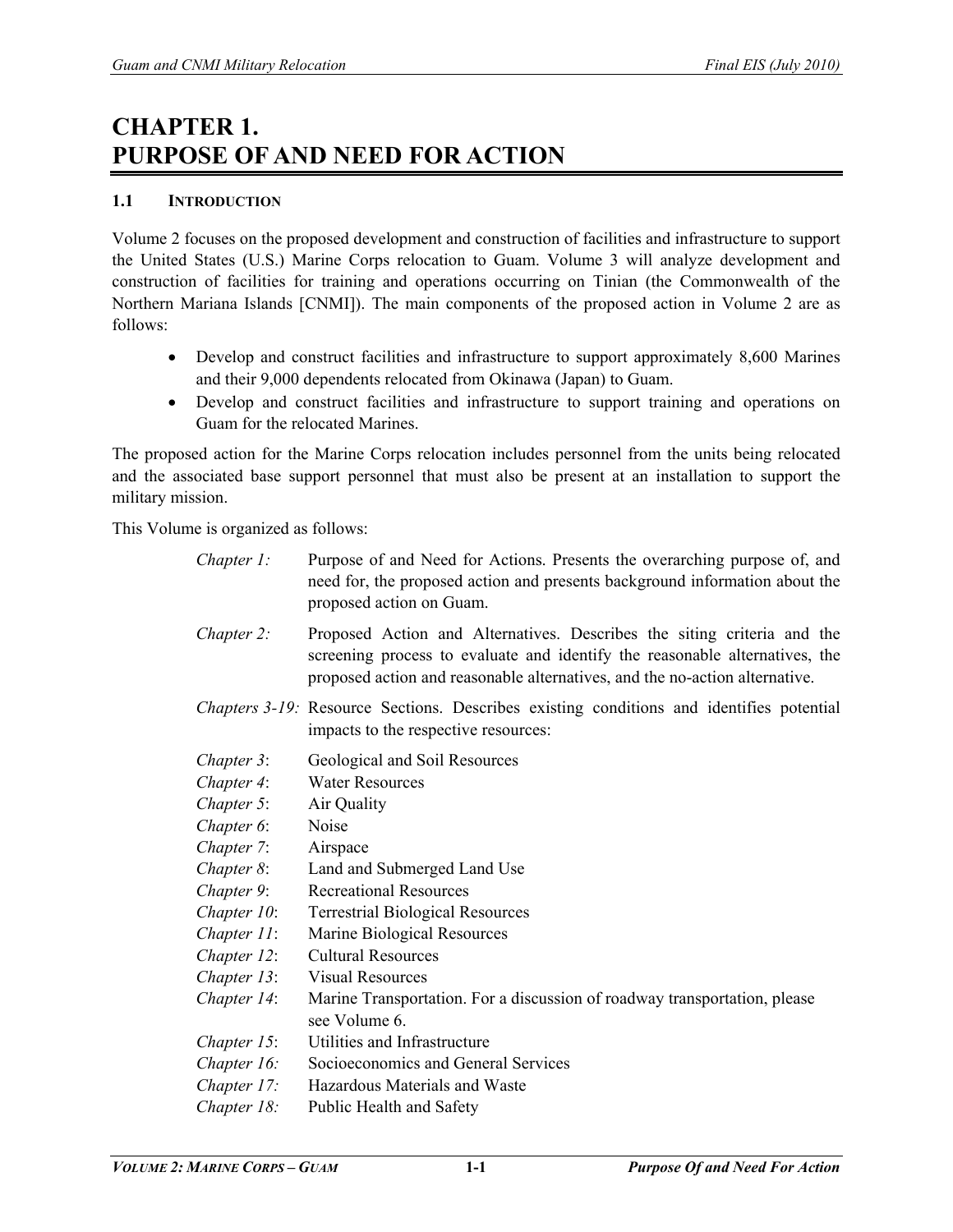*Chapter 19:* Environmental Justice and Protection of Children *Chapter 20:* References

# **1.2 PURPOSE AND NEED**

As discussed in Volume 1, the overarching purpose for the proposed actions is to locate U.S. military forces to meet international agreement and treaty requirements and to fulfill U.S. national security policy requirements to provide mutual defense, deter aggression, and dissuade coercion in the Western Pacific Region. The need for the proposed actions is to meet the following criteria based on U.S. policy, international agreements, and treaties:

- 1. Position U.S. forces to defend the homeland including the U.S. Pacific territories
- 2. Location within a timely response range
- 3. Maintain regional stability, peace and security
- 4. Maintain flexibility to respond to regional threats
- 5. Provide powerful U.S. presence in the Pacific region
- 6. Increase aircraft carrier presence in the Western Pacific
- 7. Defend U.S., Japan, and other allies' interests
- 8. Provide capabilities that enhance global mobility to meet contingencies around the world
- 9. Have a strong local command and control structure

Volume 1 provides detailed information regarding the international context for the Purpose and Need for the proposed action. The following summarizes the context for choosing the location to implement the proposed action.

#### Treaty and Alliance Requirements

In the Western Pacific Region, there are five of the seven worldwide, longstanding U.S. mutual defense treaties that contain alliance requirements. They are:

- U.S.– Philippines (1952)
- ANZUS (Australia, New Zealand, U.S. [1952])
- $\bullet$  U.S. Korea (1954)
- Southeast Asia Collective Defense (U.S., France, Australia, New Zealand, Thailand, Philippines [1955])
- $\bullet$  U.S.-Japan (1960)

The U.S.–Japan (1960) treaty, known as the *Treaty of Mutual Cooperation and Security*, (Mutual Security Treaty) is the most relevant to the proposed action. It contains general provisions on the further development of international cooperation and on improved future economic cooperation. Both parties assumed an obligation to maintain and develop their capacities to resist armed attack and assist each other in the event of an armed attack on either party in territories under Japanese administration. This provision is carefully crafted to be consistent with Japan's Constitution that limits its military capabilities to defensive capabilities only. The Agreed Minutes to the Treaty specify that the Japanese government must be consulted prior to major changes in U.S. force deployment in Japan and prior to the use of Japanese bases for combat operations, other than in defense of Japan itself. U.S. treaty commitments with the other nations listed above also require a timely response to incidents and a consistent U.S. presence of force as a deterrent in the Pacific Region.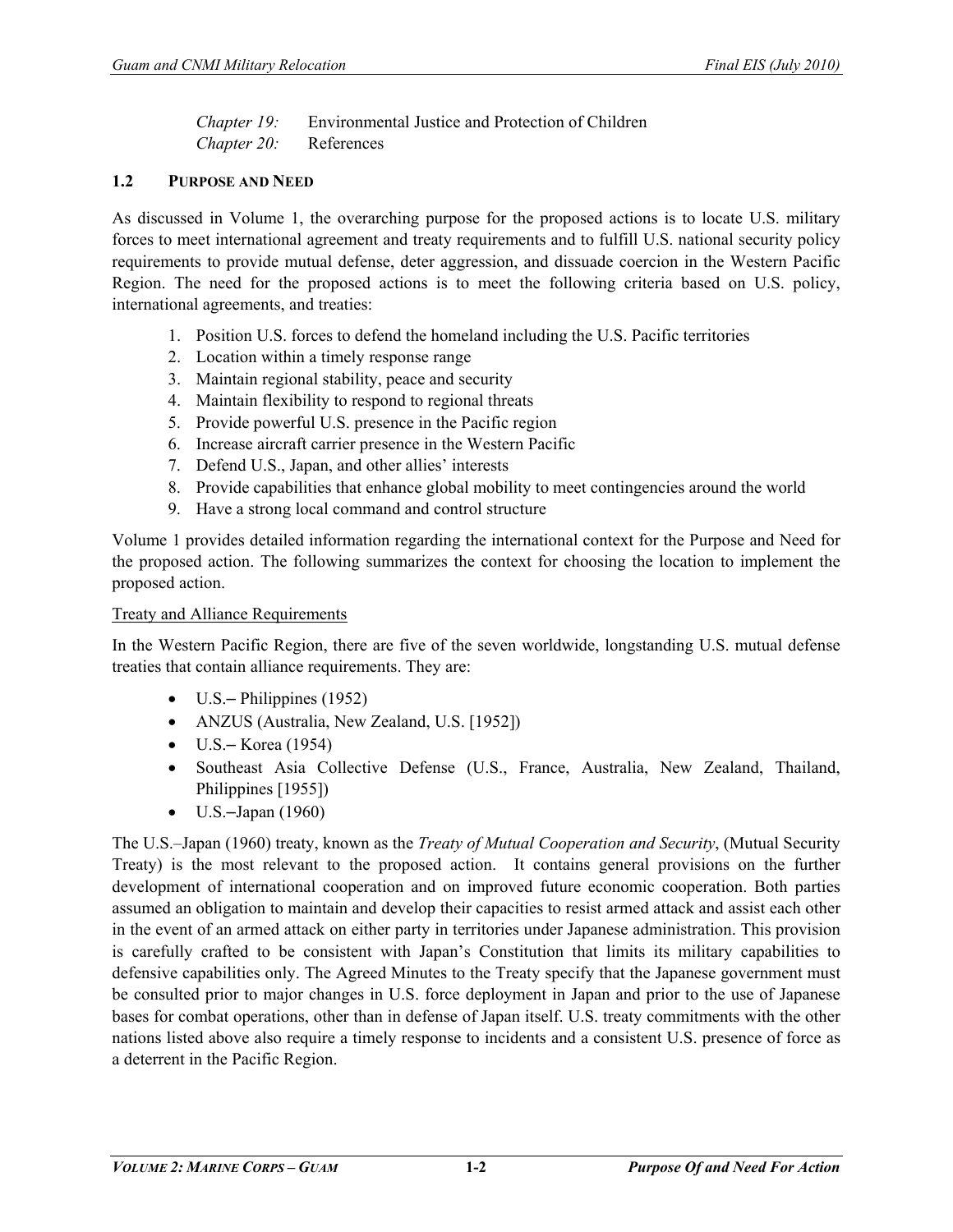In response to the evolving security environment in the Pacific Region, the DoD Integrated Global Presence and Basing Strategy (IGPBS) and Quadrennial Defense Review (QDR) initiatives began to focus on posture changes in the Pacific Region. These initiatives included reduction of overseas forces while striving to base forces in locations that support flexibility and speed of response to anywhere in an unpredictable environment. Based on the QDR recommendations for global repositioning and operational realignments in the Pacific Region, the Department of Defense began to identify suitable locations to relocate the Marine Corps from Okinawa that met: (1) treaty and alliance requirements; (2) response times to potential areas of conflict; and (3) freedom of action (use of base without restrictions).

In a parallel initiative with the IGPBS that began in December 2002, the U.S. engaged the Government of Japan (GoJ) in discussions to coordinate changes in U.S. force posture in Japan and the options on how best to coordinate those changes with other force realignments in the Pacific. Over a three and one-halfyear period, the U.S. engaged with the GoJ in a series of sustained security consultations under the auspices of the U.S.-Japan Security Consultative Committee (SCC), the preeminent treaty oversight body, composed of the U.S. Secretary of State and Secretary of Defense and the Japanese Minister of Foreign Affairs and Minister of Defense. These talks, which came to be known as the Defense Policy Review Initiative (DPRI), were aimed at evolving the U.S.-Japan Security Alliance to reflect today's rapidly changing global security environment. The DPRI, which served as the primary venue for accomplishing U.S. IGPBS objectives regarding Japan, focused on alliance transformation at the strategic and operational levels, with particular attention to the posture of U.S. and Japanese forces in Japan, as well as transforming capabilities in the Western Pacific Region around the U.S. and Japanese alliance.

Ultimately, these discussions and negotiations resulted in an agreement known as the Alliance Transformation and Realignment Agreement (ATARA). In development of the ATARA, the U.S. and Japan confirmed several basic concepts relevant to bilateral defense cooperation, the defense of Japan and responses to situations in areas surrounding Japan. These concepts include the following: (1) bilateral defense cooperation remains vital to the security of Japan as well as to peace and stability of the region; (2) the U.S. will maintain forward-deployed forces, and augment them as needed, for the defense of Japan and to deter and respond to situations in areas surrounding Japan; (3) the U.S. will provide all necessary support for the defense of Japan; (4) U.S. and Japanese operations in the defense of Japan, and responses to situations in areas surrounding Japan, must be consistent to ensure appropriate responses when situations in areas surrounding Japan threaten to develop into armed attacks against Japan, or when an armed attack against Japan may occur; and (5) U.S. strike capabilities and the nuclear deterrence provided by the U.S. remain an essential complement to Japan's defense capabilities and preparedness in ensuring the defense of Japan and contribute to peace and security in the region.

At the May 1, 2006, SCC meeting, the two nations recognized that the realignment initiatives described in the SCC document *U.S.-Japan Roadmap for Realignment Implementation* (the "Roadmap") would lead to a new phase in alliance cooperation. The Roadmap outlined details of different realignment initiatives, including the relocation of the Marines and associated arrangements for cost sharing by the Japanese government. The Mutual Security Treaty and follow-on U.S.-Japan agreements require the U.S. to respond quickly to areas of potential conflict in the Asia-Pacific Region. Consistent with these obligations, the ATARA and Roadmap initiatives require relocating approximately 8,000 III Marine Expeditionary Force personnel and 9,000 dependents from Okinawa to Guam with a target completion date of 2014. Moving these forces to Guam would place them on the furthest forward element of sovereign U.S. territory in the Pacific capable of supporting such a presence, thereby maximizing their freedom of action while minimizing the increase in their response time relative to their previous stationing in Okinawa.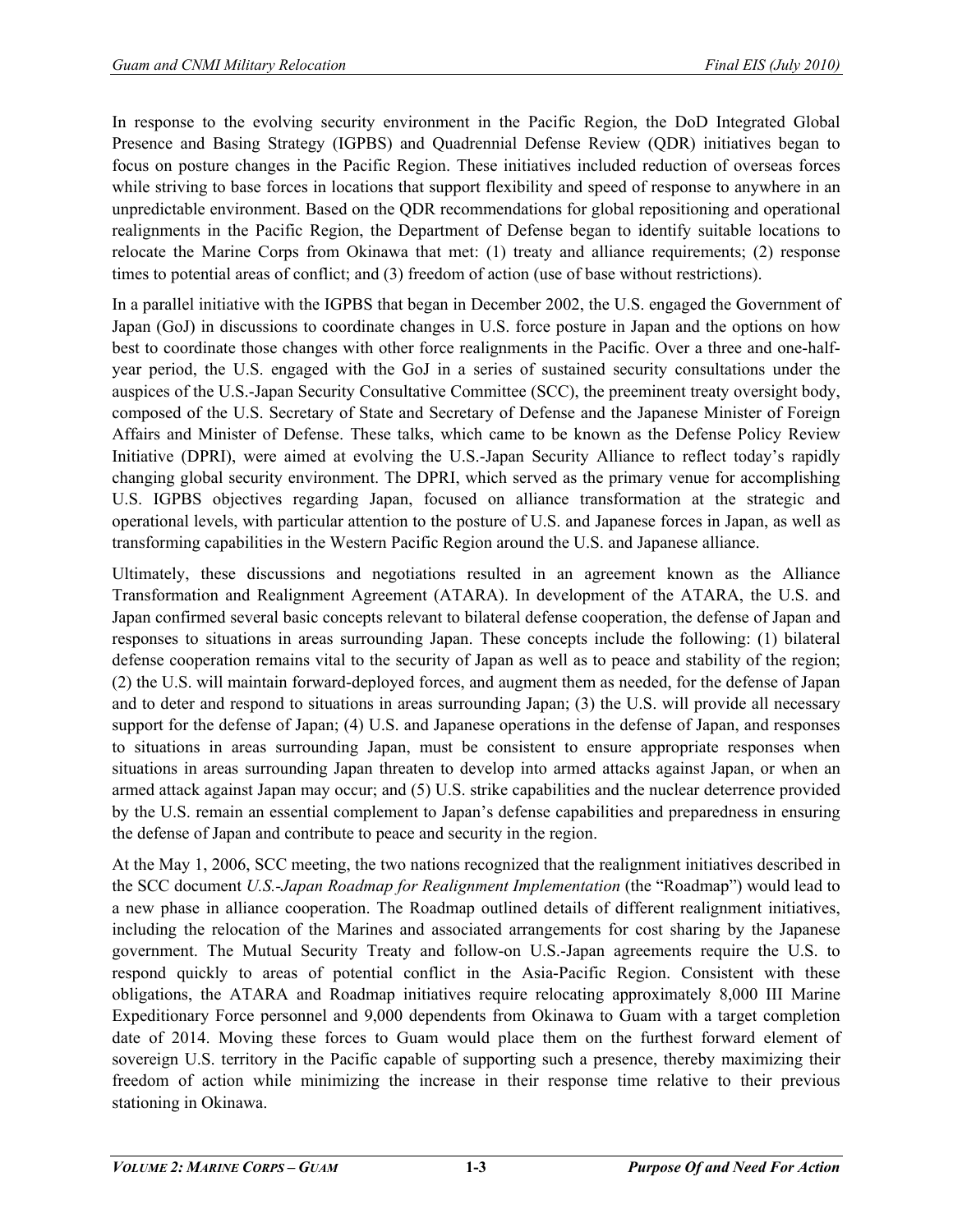Under the ATARA and Roadmap, Japan has agreed to a cost-sharing arrangement with the U.S. that would assist in funding up to \$6.09 billion of the facilities construction costs for the relocation of the Marines from Okinawa to Guam. This cost-sharing agreement acknowledges that the Marine Corps forces on Guam would continue to support U.S. commitments to provide for the defense and security of Japan. These international commitments for funding and the locations of repositioned forces were reaffirmed on February 17, 2009 in the document titled: *Agreement Between the Government of the U.S. and the Government of Japan Concerning the Implementation of the Relocation of the III Marine Expeditionary Force Personnel and Their Dependents from Okinawa to Guam* (Guam International Agreement)*,* signed by the U.S. Secretary of State and the Japanese Foreign Minister*.* The Agreement was approved by the Japanese Diet on May 13, 2009 and transmitted to the U.S. Congress in accordance with each party's respective legal procedures.

In 2010, the U.S. and the GOJ continue their commitment to the Roadmap agreeement. In the 2010 QDR, DoD reaffirmed its commitiment with Japan to continue to implement the Roadmap agreement ensuring a long-term presence of U.S. forces in Japan and transforming Guam, the westernmost sovereign territory of the United States, into a hub for security activities in the region. (DoD 2010). On May 28, 2010, the SCC issued a statement reconfirming that, in the 50th anniversary year of the signing of the Treaty of Mutual Cooperation and Security, the U.S.-Japan Alliance remains indispensable not only to the defense of Japan, but also to the peace, security, and prosperity of the Asia-Pacific region. Further, the SCC confirmed the commitment to implement the realignment initiatives described in the Roadmap.

## Response Time

Basing locations in the Pacific Region were analyzed to determine those that would provide sufficient response times to potential areas of conflict to meet U.S. security interests in the Asia-Pacific Region, including treaty commitments to Japan and other countries in the region. The U.S. locations in the Pacific Region considered for the military relocation were Hawaii, Alaska, California, and Guam. Non-U.S. locations considered included Korea, the Philippines, Singapore, Thailand, and Australia, because they are U.S. allies and are well situated for strategic force deployment for permanent basing opportunities.

One of DoD's highest priorities, highlighted in the QDR, is maintaining the readiness and sustainability of U.S. forces. In general terms, readiness is the overall ability of forces to arrive on time where needed, and be sufficiently trained, equipped, and supported to effectively carry out assigned missions. Forces must be placed and maintained so that they can be utilized in a timely fashion. The desired distance from the potential threat can vary based on unit type and need, as well as mode of transport. Traditionally, forces were deployed in a slow steady buildup over time. This planning methodology was known as the time-phased force deployment process. Now, however, crises manifest themselves quickly in a variety of locations. Forces must be placed and maintained such that they can provide a rapid and timely response. Therefore, it is critical to locate forces so that the amount of time required to reach a crisis location is kept to a minimum.

Although forward-positioned forces in Korea have the lowest response times in the region, their mission is to maintain stability on the Korean peninsula and they historically have not been available to provide a readily deployable force to other locations in the region. Moreover, at the time of the DPRI negotiations, the U.S. was in separate negotiations to reduce presence in Korea. Forward-positioned forces on Guam provide significantly reduced response times to Pacific locations when compared to forces positioned in other U.S. locations and they can be readily deployed, unlike forces in Korea.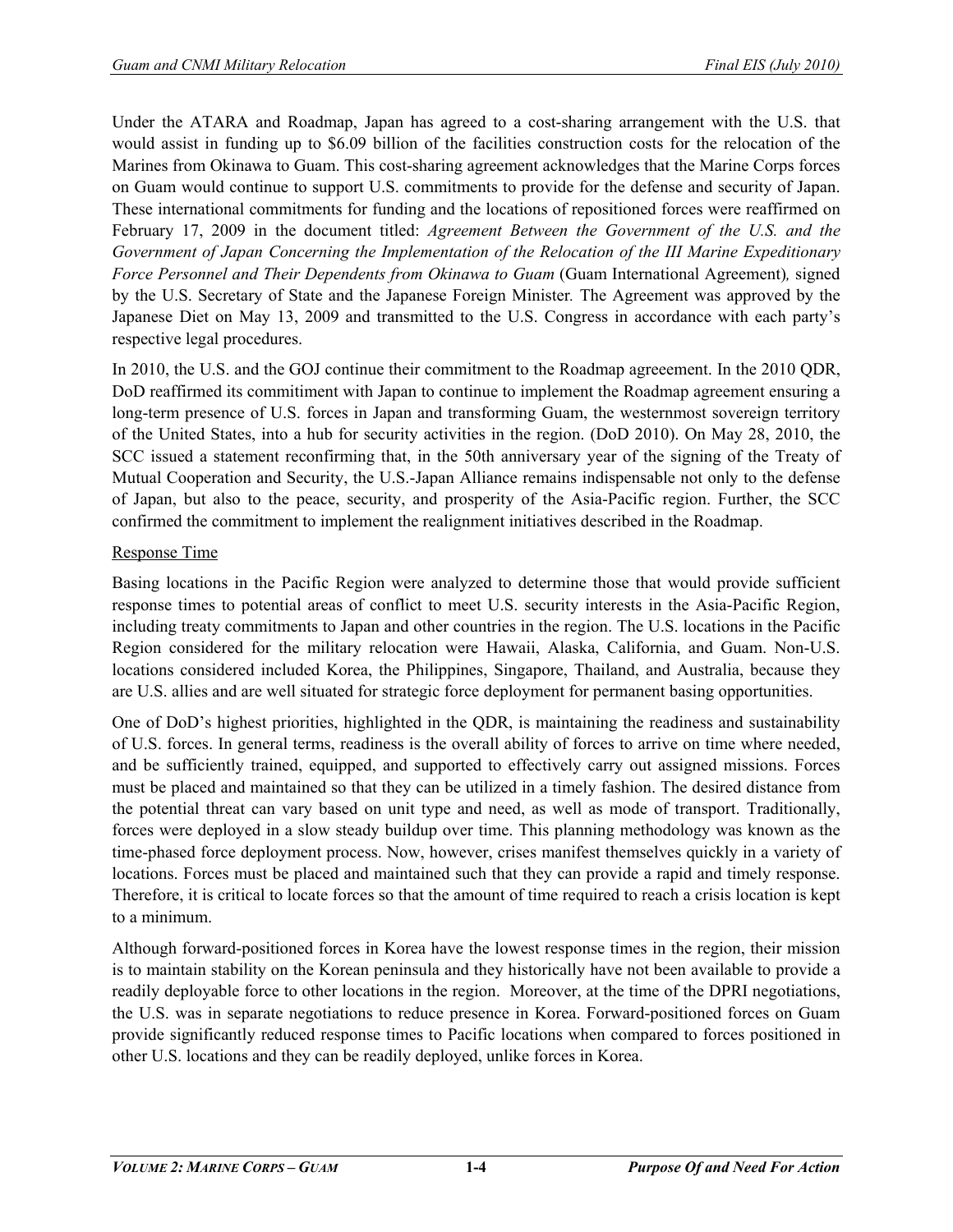## Freedom of Action

Freedom of action is the ability of the U.S. to use bases and training facilities freely and without restriction at a particular locale, as well as affording the U.S. the ability to engage in rapid force posture movements and contingency response from those locations. Freedom of action is variable based on the location of the action with the most flexibility being available at facilities and bases located on sovereign U.S. soil. Guam, Hawaii, Alaska, and California are preferred over foreign countries because they provide the most flexibility for troops during times of maximum threat. However, to ensure the most strategic locations were considered as basing options, ,U.S. representatives through the IGPBS process consulted with representatives of U.S. allies in the Pacific Region who are well situated for strategic force deployment, and explored their willingness to host U.S. forces. A permanent basing location was sought because it would provide the greatest regional stability for the placement of military assets. Further, permanent bases, consistent with the host nation laws and policies, are much more likely to be developed to support the U.S. military's specific operational requirements. While amenable to various degrees of temporary basing or cooperative security agreements, the allies who were consulted were unwilling to allow permanent basing of U.S. forces on their soil.

The military's goal is to base forces where those forces are wanted and welcomed by the host country. Because these countries within the region have indicated their unwillingness and inability to host more U.S. forces on their lands, the U.S. military has shifted its focus to basing on U.S. sovereign soil.

## Summary of Global Alternatives Analysis for Proposed Marine Relocation

Guam, Hawaii, Alaska, and California pose no limitation on freedom of action, and have available infrastructure. However, California, Alaska, and Hawaii all create significant strains on rapid response time, interoperability, and the U.S. ability to uphold treaties and protect other interests in the Asia-Pacific Region. Commitments under those treaties require that certain forces be within range to project power, to deter aggression, and dissuade coercion in the Western Pacific Region. In addition, Japan's clear willingness to fund the development of facilities to support the relocation of the Marines to Guam, as reaffirmed by the Japanese Diet in its recent ratification of the Guam International Agreement, reflected Japan's recognition of the continuing linkages between those forces and U.S. commitments to Japan under the Mutual Security Treaty. Also, Guam's distance to many of the likely contingency areas in the region is comparable to distances from the other potential allied countries in the Pacific Region considered for permanent basing, and is close enough to threats to employ rapid response capabilities and to implement the requirements of treaties. Finally, in contrast to Guam, which is U.S. sovereign soil that meets the freedom of action operational requirement for permanent basing, no consulted allied countries in the Pacific Region were willing to host a large additional contingent of U.S. forces on a permanent basis. In sum, the fundamental requirement to support the treaties and alliances that ensure peace and stability in the region, and the pressing need to reduce friction on Okinawa, make Guam the only location for the realignment of forces that meets all criteria.